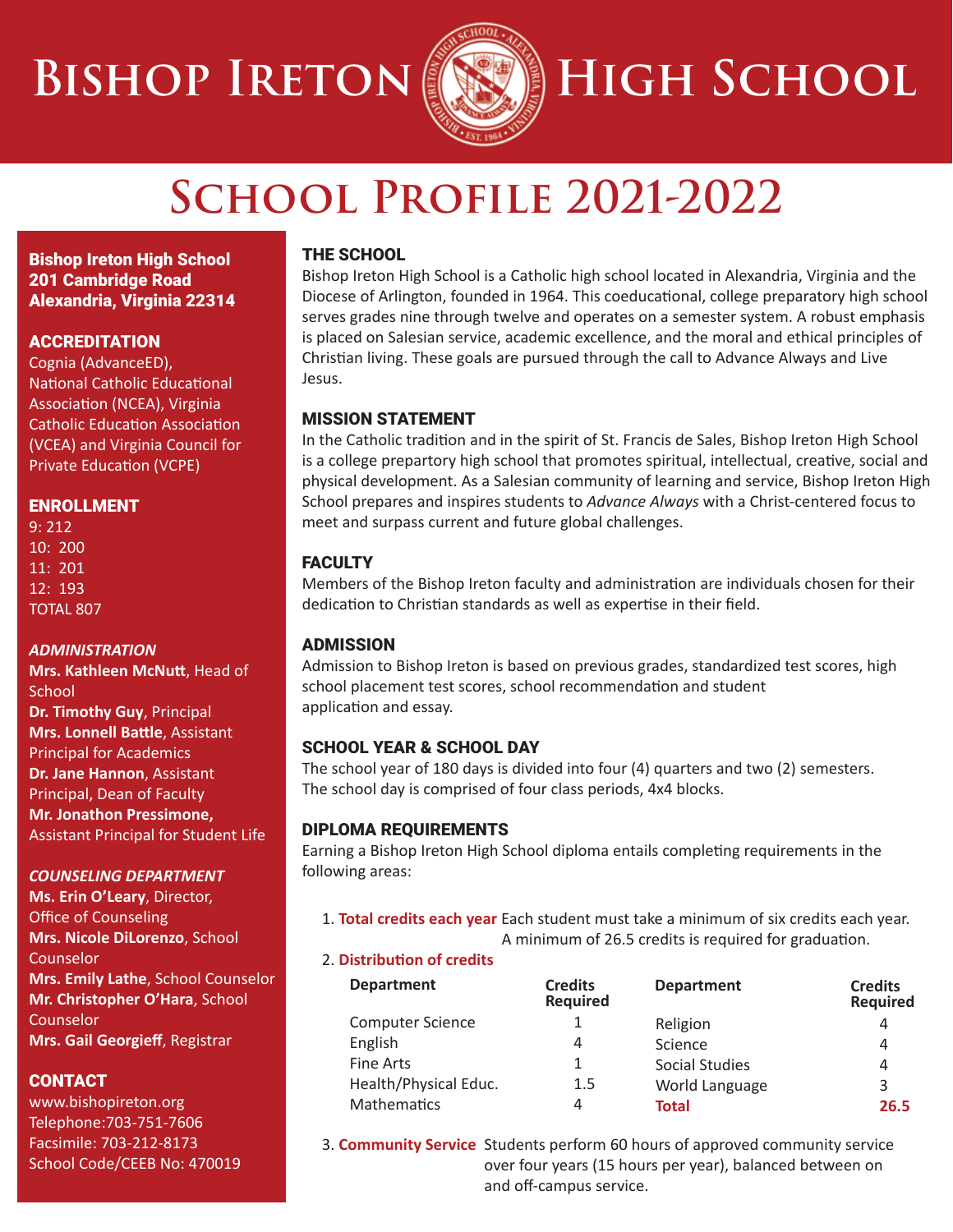

### **Bishop Ireton School Profile**

#### HONORS/ADVANCED COURSES

Qualified students may pursue Honors courses in grade 9, 10, 11 and 12. Students must meet a minimum grade requirement and/or prerequisite course to enroll in Honors, AP and Dual Enrollment classes.

#### DUAL ENROLLMENT

Bishop Ireton offers dual enrollment courses with Marymount University and Northern Virginia Community College.

#### **Marymount University**

Worldbuilding: Science Fiction and Fantasy The Movie or the Book? Narrative Adaption in the Cinema

#### **Northern Virginia Community College** Computer Science II U.S. Government and Politics

#### PROJECT LEAD THE WAY

Bishop Ireton has incorporated Project Lead the Way engineering courses into the curriculum, which allows students to engage in hands-on activities and projects to help them develop skills in collaboration, critical thinking, problem solving and communication.

#### ADVANCED PLACEMENT COURSES

Bishop Ireton offers twenty-two (22) Advanced Placement Classes. Students must meet a minimum grade requirement and/or prerequisite course to enroll in AP courses. All students in AP courses are required to take the AP exam in May.

| <b>English</b>                        | <b>Mathematics &amp; Computer Science</b> | <b>History &amp; Social Studies</b>      |
|---------------------------------------|-------------------------------------------|------------------------------------------|
| AP English Language and Composition   | AP Calculus AB                            | AP Comparative Government and Politics   |
| AP English Literature and Composition | AP Calculus BC                            | AP European History                      |
|                                       | AP Statistics                             | AP Human Geography                       |
| <b>Fine Arts</b>                      | AP Computer Science A                     | AP Psychology                            |
| AP Art History                        | AP Computer Science Principles            | AP United States Government and Politics |
| AP Music Theory                       |                                           | AP United States History                 |
| AP Studio Art: 2-D Design             | <b>Science</b>                            |                                          |
| AP Studio Art: Drawing                | AP Biology                                | <b>World Languages &amp; Cultures</b>    |
|                                       | AP Chemistry                              | AP French Language and Culture           |
|                                       | AP Physics C: Mechanics                   | AP Spanish Language and Culture          |

#### FINE ARTS

Bishop Ireton's Symphonic Wind Ensemble enjoys a reputation as one of the country's leading educational models. The Drama department holds the distinction as one of the area's finest programs. Many main stage productions have won several Cappies awards. The Art department offers classes for beginner and advanced students.

#### CO-CURRICULAR ACTIVITIES

These activities offer additional opportunities for a student's personal and spiritual growth. A sampling of the clubs and activities include: Campus Ministry, Beta Club, Drama Club, Girls Who Code, Model United Nations, Student Government, National Honor Society, Minority Student Athlete Alliance Club, French Club, International Thespian Society, and the Economics Club.

#### ATHLETICS

The Bishop Ireton Cardinals compete in the Washington Catholic Athletic Conference (WCAC) and the Virginia Independent School Athletic Association (VISAA) in both boys' and girls' sports. Bishop Ireton offers 18 sports including football, volleyball, field hockey, cross country, soccer, basketball, cheerleading, swim and dive, wrestling, ice hockey, indoor track, baseball, softball, lacrosse, tennis, track and field, golf and crew.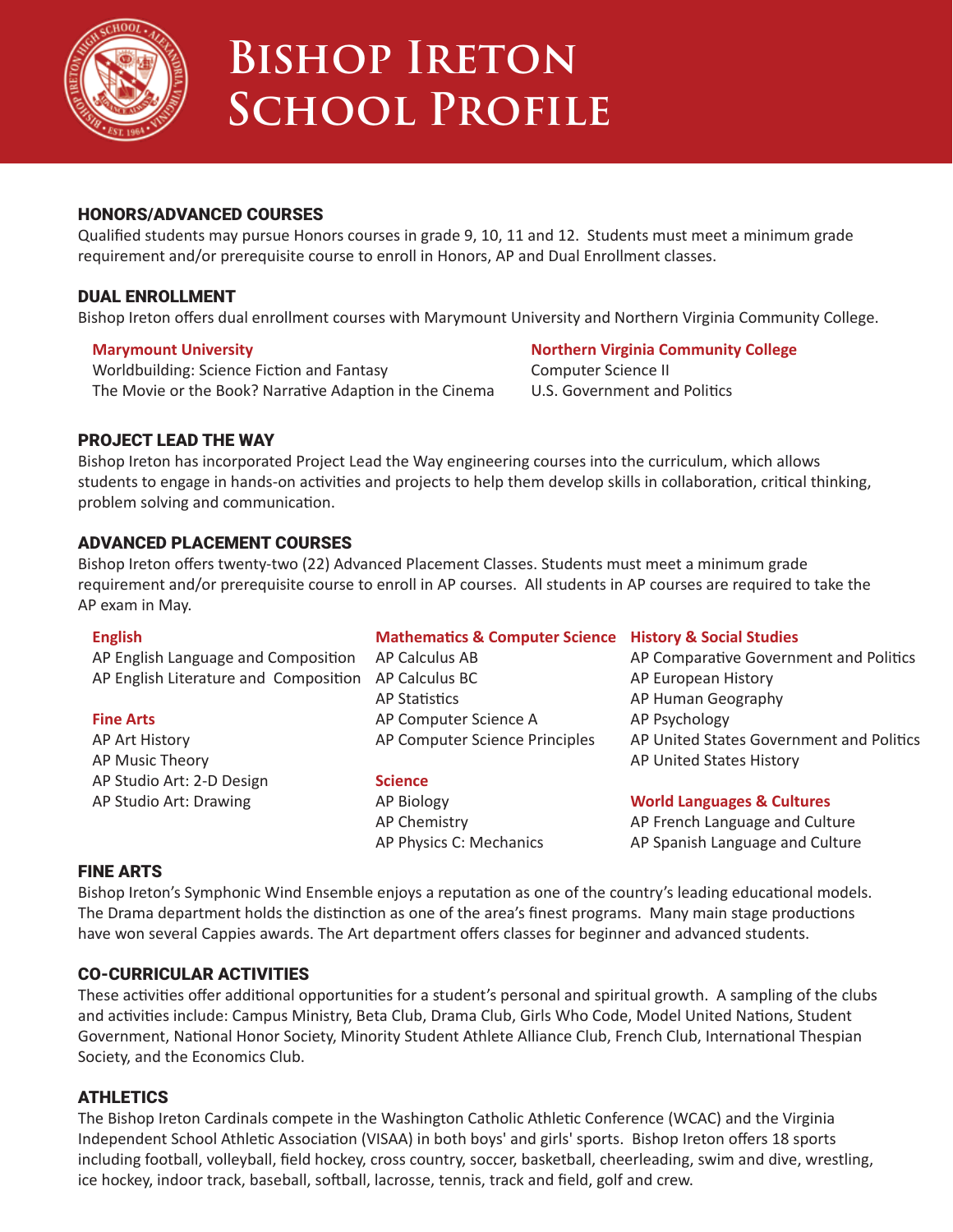

### **Bishop Ireton School Profile**

#### DISTINGUISHED SCHOLARS PROGRAM

Beginning sophomore year, this rigorous program is designed to provide high-achieving students with the opportunity to pursue and showcase advanced studies and research in an area of choice; to be mentored by an expert in the field on a specific topic as part of a capstone project; and to present project findings or solutions related to issues with far-reaching effects or global impact, or that improve the human condition. The inaugural group of Distinguished Scholars is the Class of 2024.

#### INFORMATION REGARDING COVID-19

Due to the pandemic, Bishop Ireton High School closed its doors to in-person learning on March 16, 2020. The 2019 -2020 school year concluded with virtual asynchronous learning. Students were held to the typical standards of academic excellence and grades were recorded and calculated for the remainder of the school year consistent with previous academic quarters. When school re-opened for the 2020-2021 school year, students engaged in concurrent hybrid learning (virtual and in-person synchronous instruction), attending classes five days each week on a 4x4 block schedule. There was no change in grading practices; transcripts for all students, therefore appear identical to pre-pandemic transcripts.

|             | <b>College</b><br><b>Prep</b> | <b>Honors</b><br>(H) | <b>Advanced</b><br>Placement<br>(AP)/(DE) | <b>Grade</b><br><b>Scale</b> |
|-------------|-------------------------------|----------------------|-------------------------------------------|------------------------------|
| A           | 4.0                           | 4.5                  | 5.0                                       | 93-100                       |
| A-          | 3.7                           | 4.2                  | 4.7                                       | 90-92                        |
| в           | 3.3                           | 3.8                  | 4.3                                       | 87-89                        |
| B           | 3.0                           | 3.5                  | 4.0                                       | 83-86                        |
| B           | 2.7                           | 3.2                  | 3.7                                       | 80-82                        |
| C           | 2.3                           | 2.8                  | 3.3                                       | 77-79                        |
| C           | 2.0                           | 2.5                  | 3.0                                       | 73-76                        |
| $\mathbf c$ | 1.7                           | 2.2                  | 2.7                                       | 70-72                        |
| D           | 1.0                           | 1.5                  | 2.0                                       | 65-69                        |
| F           | 0.0                           | 0.0                  | 0.0                                       | $0 - 64$                     |

#### GRADING SCALE & TESTING



#### RANK IN CLASS

Bishop Ireton High School does not rank students.

### STANDARDIZED TEST SCORES

SAT, ACT, and other test scores are not part of the student's Bishop Ireton High School transcript. Each student is responsible for sending such scores directly to colleges and other institutions.

|                       | <b>Mid 50%</b><br><b>SAT EBRW</b> | <b>Mid 50%</b><br><b>SAT MATH</b> | <b>Mid 50%</b><br><b>SAT TOTAL</b><br><b>SCORE</b> | # OF SAT<br><b>TEST</b><br><b>TAKERS</b> | <b>Mid 50%</b><br><b>ACT</b><br><b>COMPOSITE</b> | # OF ACT<br>TEST<br><b>TAKERS</b> |
|-----------------------|-----------------------------------|-----------------------------------|----------------------------------------------------|------------------------------------------|--------------------------------------------------|-----------------------------------|
| <b>Class of 2021*</b> | 550-660                           | 480-620                           | 1040-1280                                          | 147                                      | $21 - 29$                                        | 31                                |
| <b>Class of 2020</b>  | 560-660                           | 500-640                           | 1080-1290                                          | 169                                      | 22-29                                            | 106                               |
| <b>Class of 2019</b>  | 580-670                           | 520-630                           | 1110-1290                                          | 179                                      | $21 - 28$                                        | 96                                |

\*Impacted by COVID-19